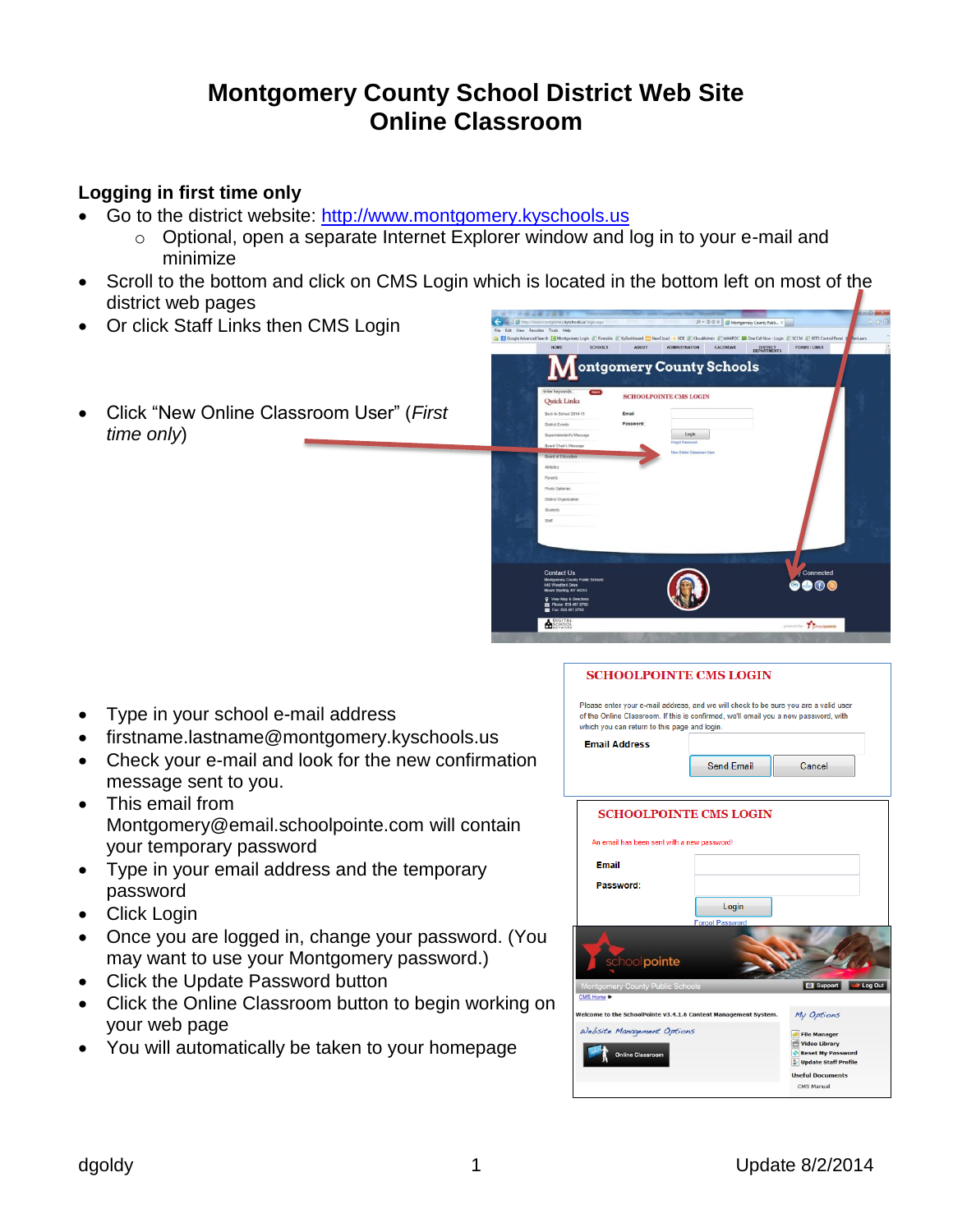This is your teacher homepage

| <b>Online Classroom Management</b><br>CMS home                                                                                                                                   |                                                                                                                                                                                                                                                                                                                                                                                                                                                                                                                                                                                                                                                | View Live Site<br>Video Library<br>Change Password<br>Lori Goldy 's Home Page<br>Logout                                                                                                                                                                                                                                                                                                                                                                                 |
|----------------------------------------------------------------------------------------------------------------------------------------------------------------------------------|------------------------------------------------------------------------------------------------------------------------------------------------------------------------------------------------------------------------------------------------------------------------------------------------------------------------------------------------------------------------------------------------------------------------------------------------------------------------------------------------------------------------------------------------------------------------------------------------------------------------------------------------|-------------------------------------------------------------------------------------------------------------------------------------------------------------------------------------------------------------------------------------------------------------------------------------------------------------------------------------------------------------------------------------------------------------------------------------------------------------------------|
| <b>DISPLAY NAME</b><br>Debbie Goldy Edit                                                                                                                                         | My Homepage Edit                                                                                                                                                                                                                                                                                                                                                                                                                                                                                                                                                                                                                               |                                                                                                                                                                                                                                                                                                                                                                                                                                                                         |
| <b>ADD NEW</b><br><b>CLASSROOMS EDIT</b><br><b>CLASSROOM</b><br><b>Vo Current Classrooms Available</b><br><b>PAGES EDIT</b><br><b>ADD NEW PAGE</b><br>No Current Pages Available | <b>Teacher Contact Information:</b><br>Post General Information about yourself here.<br><b>Edit Teacher Contact Information</b><br>click to add image<br><b>Teacher Bio</b><br>NEW - To single space paragraphs hold the Shift key and press enter at the same time.<br>9 第 章<br>G G<br>$\boxed{a}$ $\land$ $\land$<br>$\frac{AB}{2}$<br>Source<br>⊟<br>$\triangleright$<br>$\chi$<br>瞥<br>$\equiv$<br>$E \odot$<br>$_{\odot}$<br>$\frac{1}{2}$ $\frac{1}{2}$ $\frac{1}{2}$<br>$\overline{\mathbf{r}}$<br>畺<br>$\bullet$<br>E<br>$\circ$<br>$A -$<br>Format<br>Font<br>Size -<br><b>Styles</b><br>$\star$<br>$\check{}$<br>$\scriptstyle\rm v$ | My Calendar<br>August 2014<br>kk.<br>$\geq$ $>$<br>S M T W<br>T<br>$F-S$<br>27 28 29 30 31 1 2<br>3<br>$\vert$ 4<br>5 6 7 8 9<br>10 11 12 13 14 15 16<br>17 18 19 20 21 22 23<br>24 25 26 27 28 29 30<br>31 1 2 3 4 5 6<br>Add Event   view full calendar ><br>Save Page >><br>This will save page content entered below.<br>$\mathbb{C}$<br>Feedback & Support<br>$\mathbb{R}$ and<br>$\bullet$ $\bullet$ $\blacksquare$<br>B $I \cup S$ $x_a$ $x^a$ $\vert I_x \vert$ |
|                                                                                                                                                                                  | SchoolPointe Administration v3.4.1.6 provided by SchoolPointe, Inc.<br>Server Time: 8/2/2014 11:30:51 PM   District Time: 8/2/2014 7:30:51 PM<br>SchoolPointe Changelog   Feedback & Support                                                                                                                                                                                                                                                                                                                                                                                                                                                   | schoolpointe                                                                                                                                                                                                                                                                                                                                                                                                                                                            |

# **Homepage**

- To upload or change teacher picture:
- You are asked to put a professional looking picture of yourself there
- Click Browse
- Select an image from your computer
- Click upload image



# **To edit teacher information on the homepage:**

- Click Edit Teacher Contact Information
- Type in how parents and students can reach you in this box
- There are buttons in the dialog box that allow you to bold, italicize, underline, number, bullet, and/or link (How you format it here is how it will look on the webpage. If you do nothing, then it will look as it does on your screen.) .
- Once you have your information typed in, click save Teacher Description

# **There is an additional area – Teacher Bio – on the homepage (below the teacher image and contact information)**

- Use this space for information about yourself, featured news, etc. This is the main portion of your homepage, so it should be utilized.
- You can type the information into the text area and change the format of the text by using the buttons located at the Top.
- If you put your mouse over the icons, the text will appear explaining what the button will do.
- Notice that you can insert links and images to this portion of the homepage.
- Be sure to click the Save Page button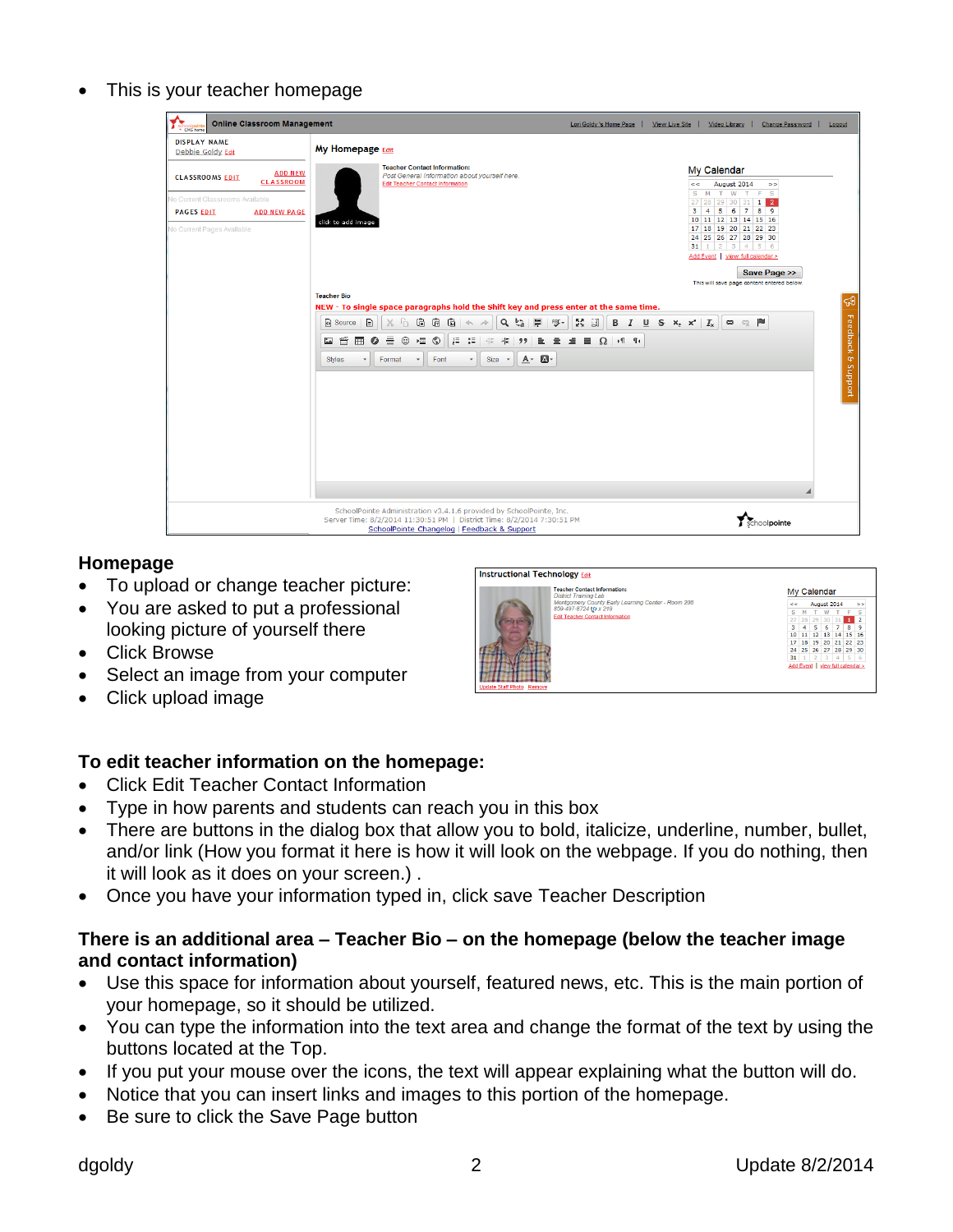# **Add Events to Calendar:**

- To add an event, there are several different methods.
	- $\triangleright$  Click on a date on the small calendar in the right-hand corner, it will pre-fill the Start Date field or
	- Click Add Event or
	- $\triangleright$  Click View Full Calendar, Click Add Event at the top left
- Enter the information you want to display. You do not have to fill in every box.
- The description will display on the homepage calendar.
- You have the option to select a "Class"
	- $\circ$  This is optional, select if you would like to add the event to a specific classroom calendar, meaning it will **NOT** display on other class calendars.
	- $\circ$  If you select a class the event will still display on the teacher calendar
	- o The teacher calendar displays all the events and assignments from every classroom
	- o You can add events directly to your homepage calendar and the events will display on every class calendar, classes must be set up first
- Events will span the length you provide for a particular event
- Click the Save Event button

## **Edit an event**

- Click on the Event Title to open the edit box
- Make your change
- Click the Save Event button

## **Delete an event**

- Click on View Full Calendar
- Click on the Event Title to open the edit box
- Click the Delete Event button
- Click OK

Note: Assignments can also be added from the full calendar page.

## **Add new classroom:**

This will allow you to add announcements, links, assignments, and photo galleries for each class

- From My Homepage click on add new classroom
- Type in classroom title
- Click Save Classroom button
- You will notice the title now appears on the left side of your screen under CLASSROOMS

| <<           |                               |                   | May 2010 |  | > |
|--------------|-------------------------------|-------------------|----------|--|---|
|              | SMTWTFS                       |                   |          |  |   |
|              | 25 26 27 28 29 30 1           |                   |          |  |   |
| 2            | 3 4 5 6 7 8                   |                   |          |  |   |
| $\mathbf{q}$ |                               | 10 11 12 13 14 15 |          |  |   |
|              | 16 17 18 19 20 21 22          |                   |          |  |   |
|              | 23 24 25 26 27 28 29          |                   |          |  |   |
|              | $30 \ 31 \ 1 \ 2 \ 3 \ 4 \ 5$ |                   |          |  |   |

| Event Headline + 2010 STLP State Championship                                |  |  |  |  |                                         |
|------------------------------------------------------------------------------|--|--|--|--|-----------------------------------------|
|                                                                              |  |  |  |  |                                         |
| Class: Select Below M                                                        |  |  |  |  |                                         |
| this is optional, if salected, event will only display on the class salendar |  |  |  |  |                                         |
| Event Starts On : 5/11/2010                                                  |  |  |  |  |                                         |
| Event Starts At Select M : 00 W                                              |  |  |  |  |                                         |
|                                                                              |  |  |  |  |                                         |
| Event Ends On: 05/11/2010                                                    |  |  |  |  |                                         |
| Event Ends At Select M. 00 M                                                 |  |  |  |  |                                         |
|                                                                              |  |  |  |  |                                         |
| Location (site): on Convention Center and Rupp Arena                         |  |  |  |  |                                         |
| Event Information/Decorption:                                                |  |  |  |  |                                         |
|                                                                              |  |  |  |  | <b>BIJUEE &amp; &amp; Z V D ElSance</b> |
|                                                                              |  |  |  |  |                                         |
|                                                                              |  |  |  |  |                                         |
|                                                                              |  |  |  |  |                                         |
|                                                                              |  |  |  |  |                                         |
|                                                                              |  |  |  |  |                                         |
|                                                                              |  |  |  |  |                                         |
|                                                                              |  |  |  |  |                                         |

| <b>Add New Classroom</b> |                   |                                                       |  |
|--------------------------|-------------------|-------------------------------------------------------|--|
|                          |                   | Classroom Title: Digital Photography in the Classroom |  |
|                          | Save Classroom >> |                                                       |  |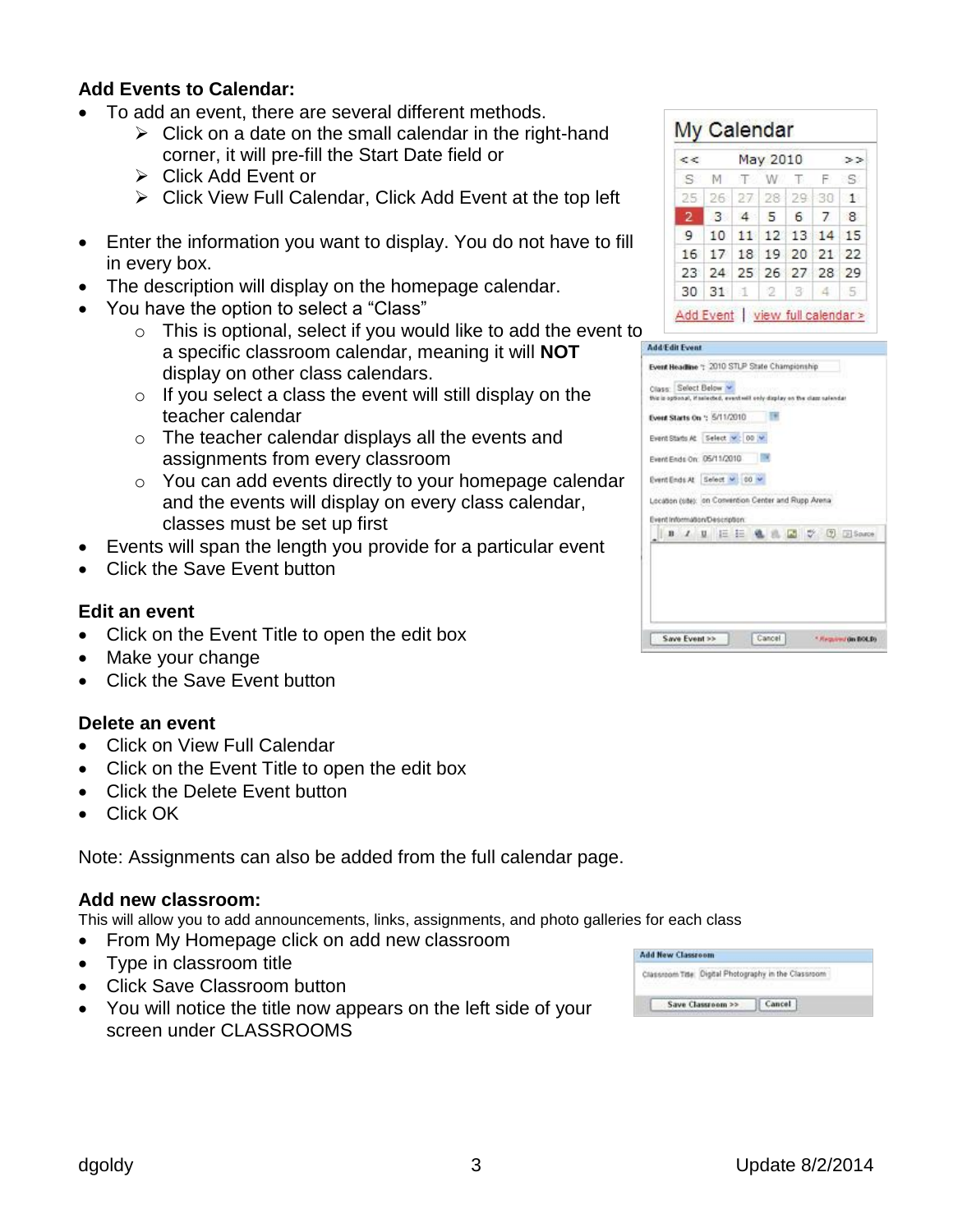# **Edit classroom information:**

- Click on the classroom name to open the edit box
- The steps to insert the class description and picture are the same as editing your homepage – make the description fairly brief
- To edit class calendar the steps are the same for as for your homepage calendar
- The dates added to the class calendar will not appear on other class calendars, but will appear on the homepage calendar

|                                                                                                     | <b>Class Description:</b><br><b>Edit Class Description</b> | Class Calendar Edit name                                                                                 |
|-----------------------------------------------------------------------------------------------------|------------------------------------------------------------|----------------------------------------------------------------------------------------------------------|
|                                                                                                     |                                                            | August 2014<br>ee.<br>55                                                                                 |
|                                                                                                     |                                                            | T F S<br>s.<br>$M$ T<br>w                                                                                |
| <b>NO IMAGE</b>                                                                                     |                                                            | 27<br>28 29 30 31 1 2<br>$\overline{\mathbf{3}}$<br>4<br>5<br>6<br>7 <sup>1</sup><br>8 <sup>1</sup><br>9 |
|                                                                                                     |                                                            | 10 11 12 13 14 15 16                                                                                     |
| <b>AVAILABLE</b>                                                                                    |                                                            | 17 18 19 20 21 22 23                                                                                     |
|                                                                                                     |                                                            | 24 25 26 27 28 29 30<br>$1 \mid 2 \mid 3 \mid 4 \mid 5 \mid 6$<br>31                                     |
|                                                                                                     |                                                            | Add Event   view full calendar >                                                                         |
| <b>Update Class Photo</b>                                                                           |                                                            |                                                                                                          |
| Class Announcements / Edit Edit Name Enabled<br>Add Announcement (Click Edit above to change order) |                                                            | Class Files / Links / Edit Edit Name Enabled<br>Add Folder Add File/Download Add Link                    |
|                                                                                                     |                                                            | - Hidden Folder - Active Folder                                                                          |
| <b>Class Assignments / Edit Edit Name Enabled</b>                                                   |                                                            |                                                                                                          |
| Add Assignment View All Assignments (includes Archive)                                              | view all assignments $>$                                   | <b>Classroom Image Gallery</b> ∠Edit Edit                                                                |
|                                                                                                     | Name Enabled                                               |                                                                                                          |
|                                                                                                     |                                                            | Add New Gallery (re-order/title change) Add Image(s) to Class                                            |
|                                                                                                     | Slideshow                                                  |                                                                                                          |

Reading East Manage Blog Disable Teacher Classro

> **NO IMAGE AVAILABLE**

Class Announcements Ledit Edit Name E

**Class Assignments / Edit** Edit

# **Add Announcements:**

This can be field trips, permission slips, student of the week, etc.

- Click on the classroom you want to edit. CLASSROOMS will always be listed on the left side of the screen.
- Click "Add Announcement"
- Type in Title
- Type any additional details or description necessary (you can add files here as well by click the insert/edit link button)
- Notice you have optional formatting buttons
- There is also a place for an image, this will automatically resize for you into a thumbnail. (images can also be added in the text editor)
- Click "Save Announcement".
- Once the announcement is listed under Class Announcements you have the option to edit or delete.



Class Files / Links Z Edit Edit Name

**Classroom Image Gallery**  Ldit Edit

 $\Box$  = Hidden Folder  $\Box$  = Active Folder

No Gallery Slideshows Available

Class Calendar Edit

### Assignment Name \* (will display on this date) Assign On: (will remove from live side after this da Due Date \*: :<br>NEW - To single sp ragraphs hold the Shift key and press et  $\boxed{\text{\texttt{\textbf{Q}}}}$  Source  $\boxed{\text{\textbf{R}}}$   $\boxed{\text{\textbf{X}}}$   $\boxed{\text{\textbf{R}}}$   $\boxed{\text{\textbf{R}}}$   $\boxed{\textbf{R}}$   $\boxed{\textbf{A}}$   $\boxed{\textbf{A}}$   $\boxed{\textbf{Q}}$   $\boxed{\textbf{Q}}$   $\boxed{\textbf{S}}$   $\boxed{\textbf{H}}$   $\boxed{\textbf{S}}$   $\boxed{\textbf{W}}$  $\boxed{ \begin{array}{ccc} \Xi & \Xi \end{array} \begin{array}{ccc} \Xi & \Xi \end{array} \begin{array}{ccc} \Xi & \Xi & \Xi \end{array} \begin{array}{ccc} \Xi & \Xi & \Xi \end{array} \begin{array}{ccc} \Xi & \Xi & \Xi \end{array} \begin{array}{ccc} \Xi & \Xi & \Xi \end{array} \begin{array}{ccc} \Xi & \Xi & \Xi \end{array} \begin{array}{ccc} \Xi & \Xi & \Xi \end{array} \begin{array}{ccc} \Xi & \Xi & \Xi \end{array} \begin{array}{ccc} \Xi & \Xi & \Xi \end{array} \begin{array}{ccc} \Xi & \Xi & \Xi \end{array} \begin{$  $\left|\mathbb{I}\right|\ \mathbb{I}\ \left|\mathbb{I}\right|\ \mathbb{I}\ \ \mathbb{H}\ \left|\mathbb{I}\right|\ \mathbb{I}\ \ \mathbb{I}\ \ \mathbb{I}\ \ \mathbb{I}\ \ \mathbb{I}\ \ \mathbb{I}\ \ \mathbb{I}\ \ \mathbb{I}\ \ \mathbb{I}\ \ \mathbb{I}\ \ \mathbb{I}\ \ \mathbb{I}\ \ \mathbb{I}\ \ \mathbb{I}\ \ \mathbb{I}\ \ \mathbb{I}\ \ \mathbb{I}\ \ \mathbb{I}\ \ \mathbb{I}\ \ \mathbb{I}\ \ \mathbb{I}\ \ \mathbb{I}\ \ \mathbb{I}\ \ \mathbb{I}\ \ \mathbb$  $\cdot$  Size  $\cdot$  A  $\cdot$  M  $\cdot$ Format  $\overline{\phantom{a}}$  Font Allow Students to Submit Assis Save Assignment >> Cancel

# **Add Class Assignments:**

- Click "Add Assignments"
- Type in assignment name
- Select an Assign Date, this is optional, it will display the assignment on this day if selected.
- Select a Due Date, this is required, this will determine when the assignment will remove from the classroom page (also inform the student when it's due)
- Click "Save Assignment"

dgoldy dgold and the Update 8/2/2014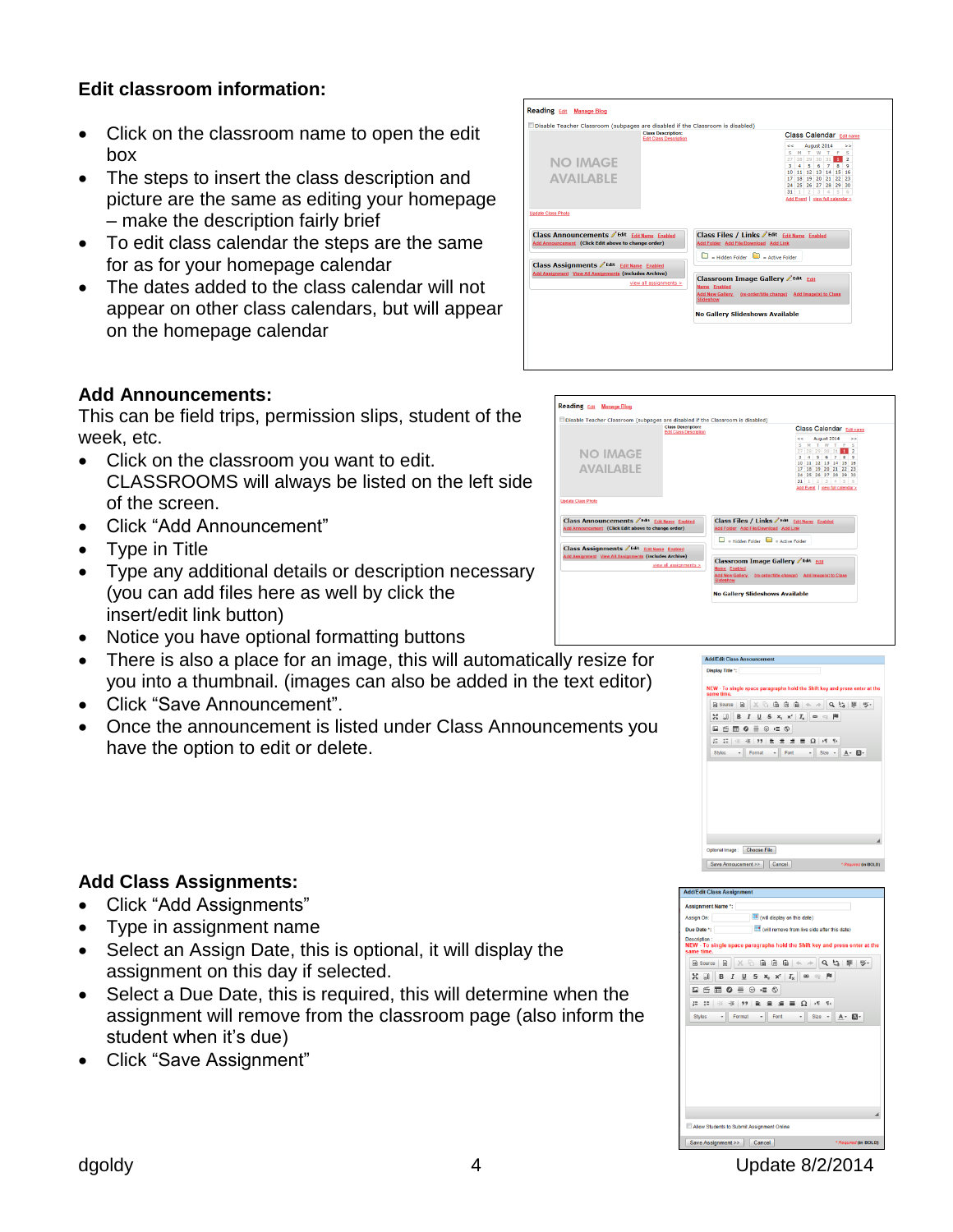# **Class Assignments Archive (View All Class Assignments link)**

- This area will display every assignment you've ever created in your classroom, you can "reassign" a past assignment by simply clicking edit and changing the assign and due dates.
- You can also move an entire of week of assignments by selecting "Change Week" at the top of a week and then select a new week to move the list of assignments. The Assign Dates will be adjusted accordingly.

**Add Assign** 

Z All About Me Edit Delete

 Students can see Past and Future Assignments by clicking on the View All Assignments link

# **Add a link into an assignment:**

- Highlight the text you wish to become a link.
- Click the button that looks like a link in a chain. If you mouse over it, the text "Link" appears.
- Paste your web address into the URL
- Click OK
- Click Save Assignment

# **Add a File into an assignment:**

- Highlight the text you wish to become a link.
- Click the button that looks like a link in a chain
- Click the Browse Server/Upload button

| 信<br>個<br>ħ<br>侣<br>钧<br>ABC-<br>檃<br><>>Source<br>目<br>X                                                                                       |
|-------------------------------------------------------------------------------------------------------------------------------------------------|
| 59<br>x <sub>s</sub><br>U<br>s<br>UU<br>в<br>I<br>$I_{\times}$<br>μ<br>×,<br>œ<br>eg                                                            |
| €<br>❤<br>⊞                                                                                                                                     |
| ∷<br>۰¶<br>¶۹<br>ΗĒ<br>∹ ≣<br>Ω<br>99<br>≡<br>≡                                                                                                 |
| Styles<br>Format<br>Font<br>Size<br>A٠<br>A۰                                                                                                    |
|                                                                                                                                                 |
| Link<br>×                                                                                                                                       |
| Link Info<br>Target<br>Advanced                                                                                                                 |
| <b>Link Type</b>                                                                                                                                |
| $\blacktriangledown$<br><b>URL</b><br>Protocol<br>URL* Click Browse Server/Upload to browse                                                     |
| your file manager or upload files from your computer<br>http://<br>$\blacksquare$<br>www2.actden.com/writ_Den/tips/paragrap/index.htm           |
| <b>Browse Server/Upload</b>                                                                                                                     |
|                                                                                                                                                 |
|                                                                                                                                                 |
| OK<br>Cancel                                                                                                                                    |
|                                                                                                                                                 |
| G<br>۹<br>녆<br>▣<br>X<br>G<br>G<br>G<br>厚<br>眵.<br>o Source<br>$\blacklozenge$                                                                  |
| 통증<br>I<br>s<br>F<br>IJ<br>В<br>⊍<br>$\times^2$<br>$\mathbf{I}_{\mathsf{x}}$<br>⊜<br>$\mathsf{x}_\mathsf{z}$<br>e                               |
| 箮<br>☺<br>福め<br><u>مہ</u><br>⊞<br>◎                                                                                                             |
| $\P$<br>$\frac{1}{2}$<br>$\mathbf{C}^*$<br>4월<br>非<br>99<br>亖<br>亖<br>亖<br>≣<br>Ω<br>▶¶                                                         |
| Font<br><b>Size</b><br><b>Styles</b><br>Normal<br>A -<br>Δ.<br>٠<br>٠<br><b>+</b>                                                               |
| Write a paragraph or more about yourself. Add drawings or cut out images                                                                        |
| of items that will help others learn more about you. Use these to illustrate<br>your writing.                                                   |
| Check out this web site for information about writing paragraphs.                                                                               |
| Click here to download a writing graphic organize                                                                                               |
|                                                                                                                                                 |
| body p<br>◢                                                                                                                                     |
| Allow Students to Submit Assignment Online<br>Link<br>×                                                                                         |
| * Required (in BOLD)<br>Target<br>Advanced<br>Link Info                                                                                         |
| Link Type                                                                                                                                       |
| ▾<br><b>URL</b>                                                                                                                                 |
| URL* Click Browse Server/Upload to browse<br>Protocol<br>your file manager or upload files from your computer<br>http://<br>$\vert \cdot \vert$ |
| <b>Browse Server/Upload</b>                                                                                                                     |
|                                                                                                                                                 |
|                                                                                                                                                 |
|                                                                                                                                                 |
| OK<br>Cancel                                                                                                                                    |

**Class Assignments View All Assignments Z All About Me** 



Class Assignments Z Edit Edit Name Enabled

nent View All Assignments (includes Archive)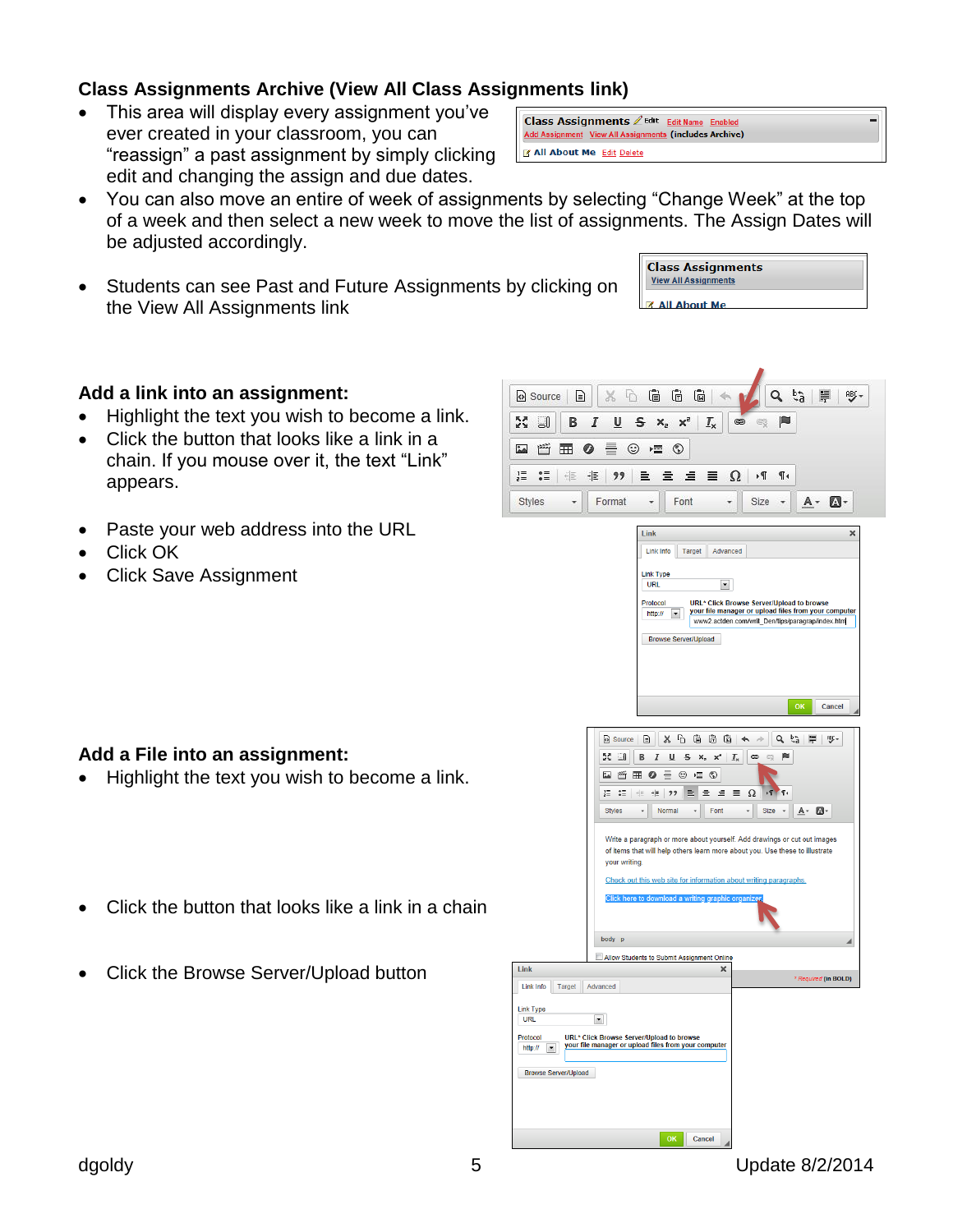- School PointeFile Manager window opens
- It is time to think about File Management
- If you don't pretty soon you will have a long list of files and won't be able to find anything
- Click New Folder
- Type a name for the folder to begin your organization
- I typed GraphicOrganizer and pressed the Enter key
- Notice my new folder is highlighted and at the bottom is says "Upload Files to: ~/My Files/GraphicOrganizer
- Click Add Files
- Navigate to the file you want
- Double click on the file

IMPORTANT: You may need to save you file in a different format if your students or parents are unable to open Microsoft Office documents.

You can save them as a PDF, but not if you want students to edit the document

- Your file is uploaded and the link to the file is added
- Click OK
- Click Save Assignment

- Note: You can allow students to submit assignments online, make sure there is a check mark in the box labeled "Allow Students to Submit Assignment Online"
- Under the Classroom assignment section of your classroom page you will see a link that says "View Submitted Assignments"





| of items that will help others learn more about you. Use these to illustrate<br>your writing. |
|-----------------------------------------------------------------------------------------------|
| Check out this web site for information about writing paragraphs.                             |
| Click here to download a writing graphic organizer.                                           |
|                                                                                               |
|                                                                                               |
| Allow Students to Submit Assignment Online                                                    |
|                                                                                               |
| Save Assignment >><br>Cancel<br>* Required (in BOLD)                                          |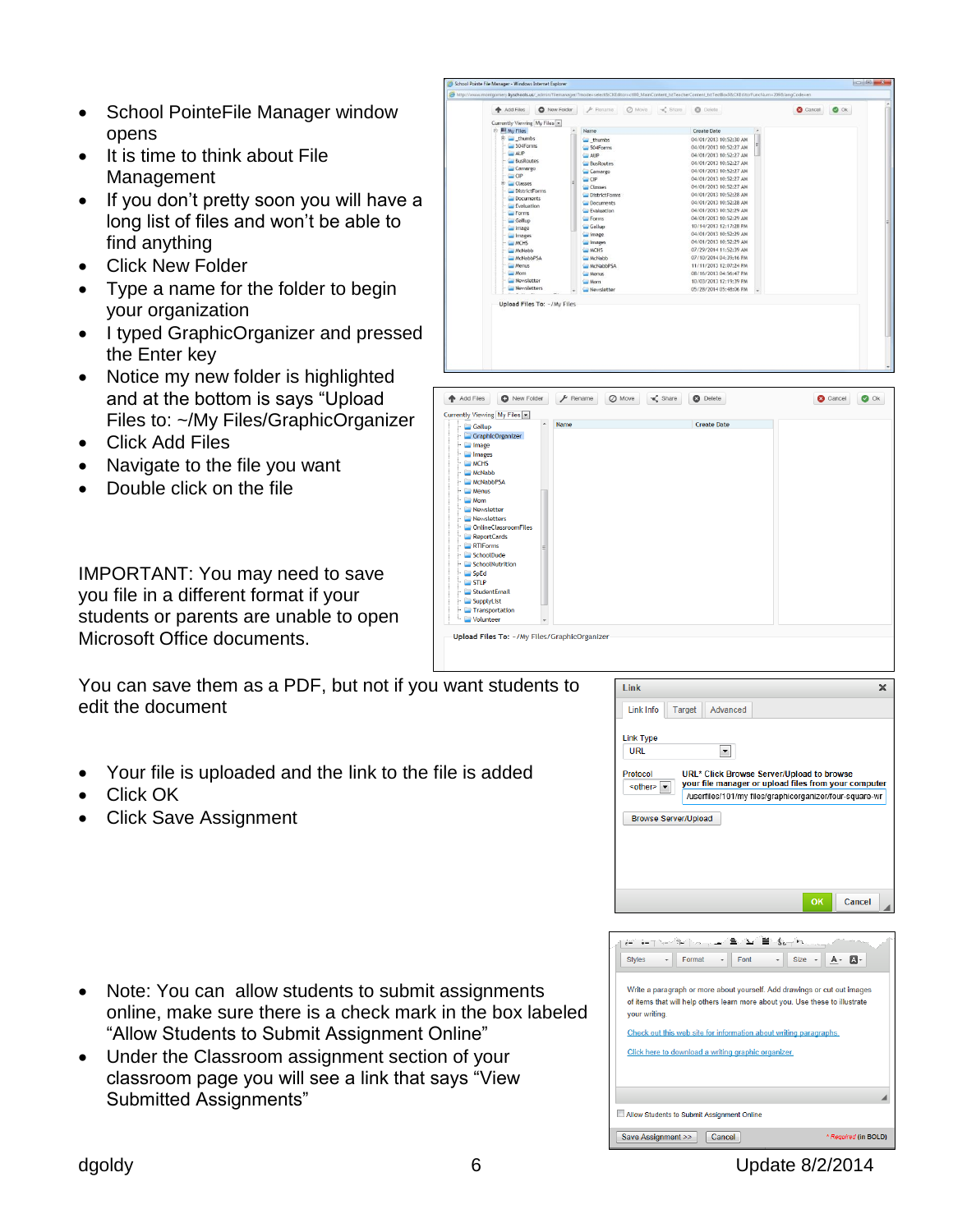# **To add class files & links:**

(This can be used for the class syllabi, PowerPoint presentations, Word Documents, website links, etc.)

# **To add folder:**

- You can set up folders for period, week, assignment, or subject here.
- Click "Add Folder"
- Type in folder name
- Click "Save Folder"
- Click on the Folder Title to add files, links, or folders within the folder.

# **To add file/download:**

- Click "Add File/Download"
- If you set up folders, then you can select which folder the file will go in here.
- Type in Title
- Click "Browse" to select you the file you want to attach.
- Type brief description if preferred.
- Click "Save File"

# **To add link:**

- Click "Add Link"
- If you set up folders, then you can select the folder here
- Type in title
- Insert link (this can be copied and pasted or manually typed in
- Type brief description if preferred
- Click "Save Link"

# **To add classroom image gallery:**

Note: Class Galleries will be viewable on the class homepage under the Image Gallery section.

- Click "Add gallery"
- Type in the Class Gallery title.
- Click "Browse" to upload images
- You can select as many images as you'd like at one time (Hold CTRL or SHIFT)
- The caption will be applied to all images uploaded at one time.
- You will be able to edit the caption for each individual image after they are uploaded.

# **Classroom Slideshow**

Note: The class slideshow is one scrolling gallery in which every image is viewable on the class homepage, use this for images you'd like on your page throughout the year (students for example)

**IMPORTANT:** Make sure you have permission from parents to use pictures on your web site

- Click "Add Images to Class Slideshow"
- You will be prompted to upload images and add a caption
- Click Browse, You can select as many images as you'd like at one time (Hold CTRL or SHIFT)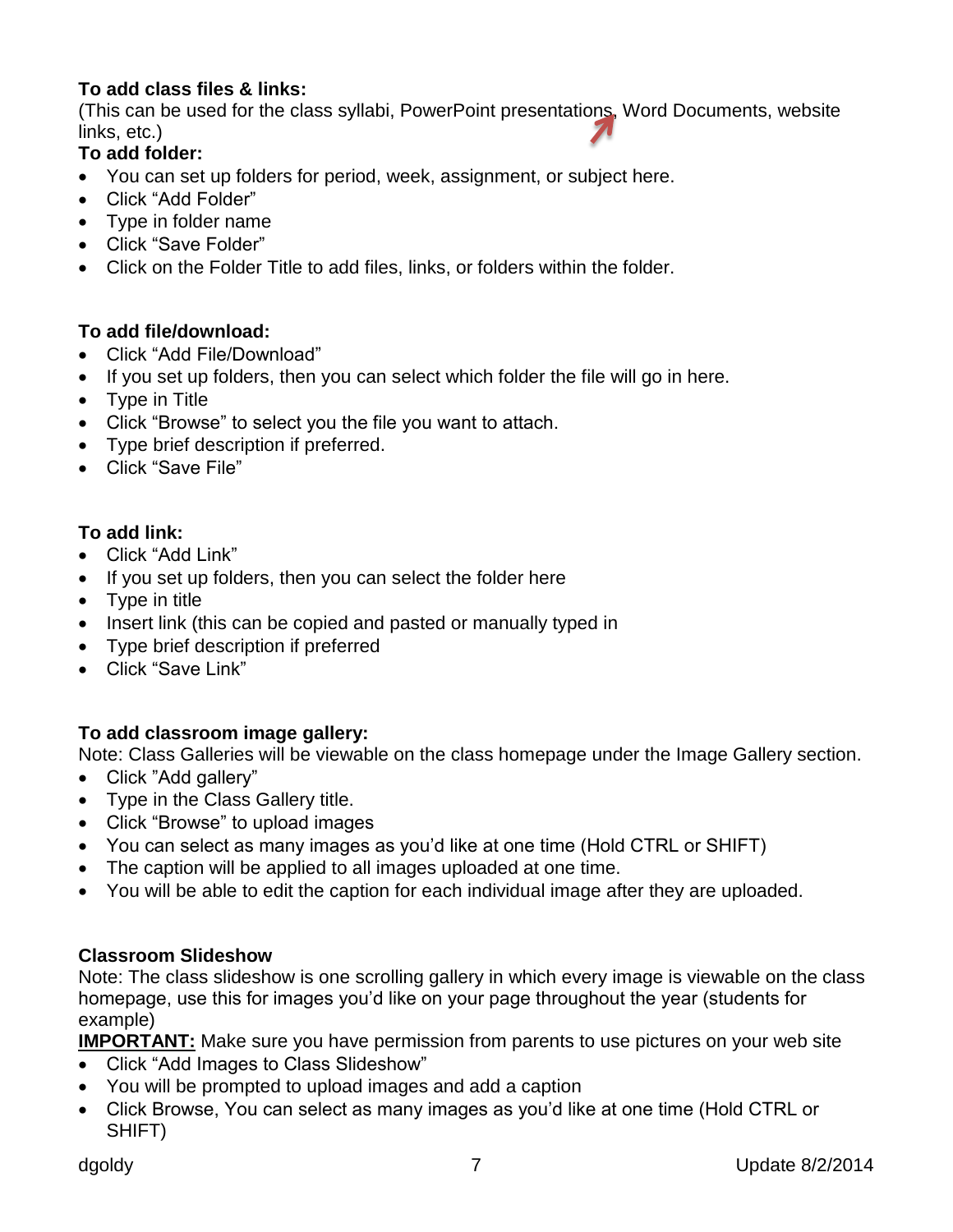- The caption will be applied to all images uploaded at one time.
- You will be able to edit the caption for each individual
- image after they are uploaded.
- Click the Edit button next to the Classroom Image Gallery title to modify already uploaded images (Follow the same steps from below to add images to an existing gallery)
- There is also a red X next to each image. Click the X, and you will be prompted to delete the image.
- If you want to add more images you click "Add Images at the top of the
- displayed pictures.
- You can reorder the pictures by clicking and dragging the up/down arrow at the left of each image.
- It will save the changed order automatically, no need to click save.

# **To add images to an already existing gallery: (Images must be in jpg format)**

- Click on the feature image of the gallery you wish to update.
- Click Add Images at the top.
- Click Browse, You can select as many images as you'd like at one time (Hold CTRL or SHIFT)
- Type in caption, which will be applied to all images uploaded at one time.
- You can select as many images as you'd like when browsing your computer (Hold CTRL or SHIFT)
- After uploading the images (or editing an existing image), click the Edit link to the right of the image to add/update a caption.

# **Classroom Blog and Blog Comments**

- Click "Manage Blog" at the top next to the Classroom title
- To add a new Blog Post, click "Add Blog Post" at the top.
- Type in the Post Title
- Type in Post Content below
- Posting Date and Time will automatically be filled in with the current time, it can modified if you'd like
- There is an optional image which will display to the left of the blog post
- Select the "Allow for Comments" checkbox to allow for comments to posted on your blog
- To Delete a blog post, click Delete Post below the comment
- To Approve Submitted Blog Comments Click Approve Submitted Comments on the Blog Post
- This will take you to the UNApproved Comment List
- Click the Approve checkbox on a specific comment, this will approve the comment immediately
- You can hover over the comment to view the entire content of the comment
- Select Approved Comments at the top to view Approved Comments